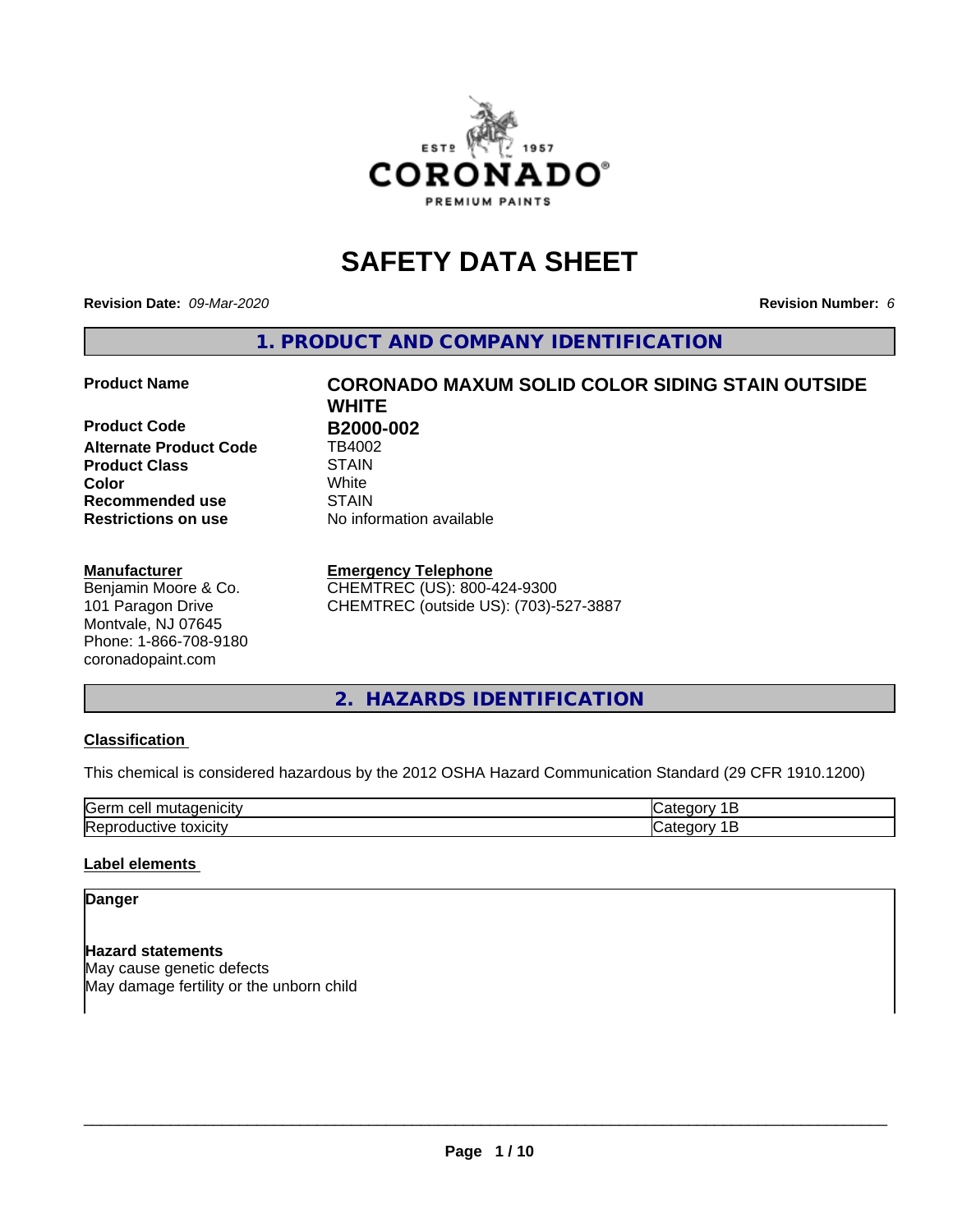

**Appearance** liquid **CODO** *Appearance liquid* **Odor** *CODO CODO* **<b>***CODO CODO CODO CODO CODO* 

## **Precautionary Statements - Prevention**

Obtain special instructions before use Do not handle until all safety precautions have been read and understood Use personal protective equipment as required

## **Precautionary Statements - Response**

IF exposed or concerned: Get medical advice/attention

## **Precautionary Statements - Storage**

Store locked up

#### **Precautionary Statements - Disposal**

Dispose of contents/container to an approved waste disposal plant

#### **Hazards not otherwise classified (HNOC)**

Not applicable

#### **Other information**

No information available

## **3. COMPOSITION INFORMATION ON COMPONENTS**

| <b>Chemical name</b>                         | <b>CAS No.</b> | Weight-%    |
|----------------------------------------------|----------------|-------------|
| Titanium dioxide                             | 13463-67-7     | $10 - 15$   |
| Kaolin, calcined                             | 92704-41-1     | $5 - 10$    |
| Nepheline syenite                            | 37244-96-5     | $-5$        |
| Propylene glycol                             | $57 - 55 - 6$  | - 5         |
| Diatomaceous earth                           | 61790-53-2     | ' - 5       |
| Zinc oxide                                   | 1314-13-2      | $-5$        |
| Carbamic acid, 1H-benzimidazol-2-yl-, methyl | 10605-21-7     | $0.1 - 0.5$ |
| ester                                        |                |             |
| Sodium C14-C16 olefin sulfonate              | 68439-57-6     | $0.1 - 0.5$ |

## **4. FIRST AID MEASURES**

General Advice **If symptoms persist, call a physician.** Show this safety data sheet to the doctor in attendance. **Eye Contact Rinse thoroughly with plenty of water for at least 15 minutes and consult a** physician.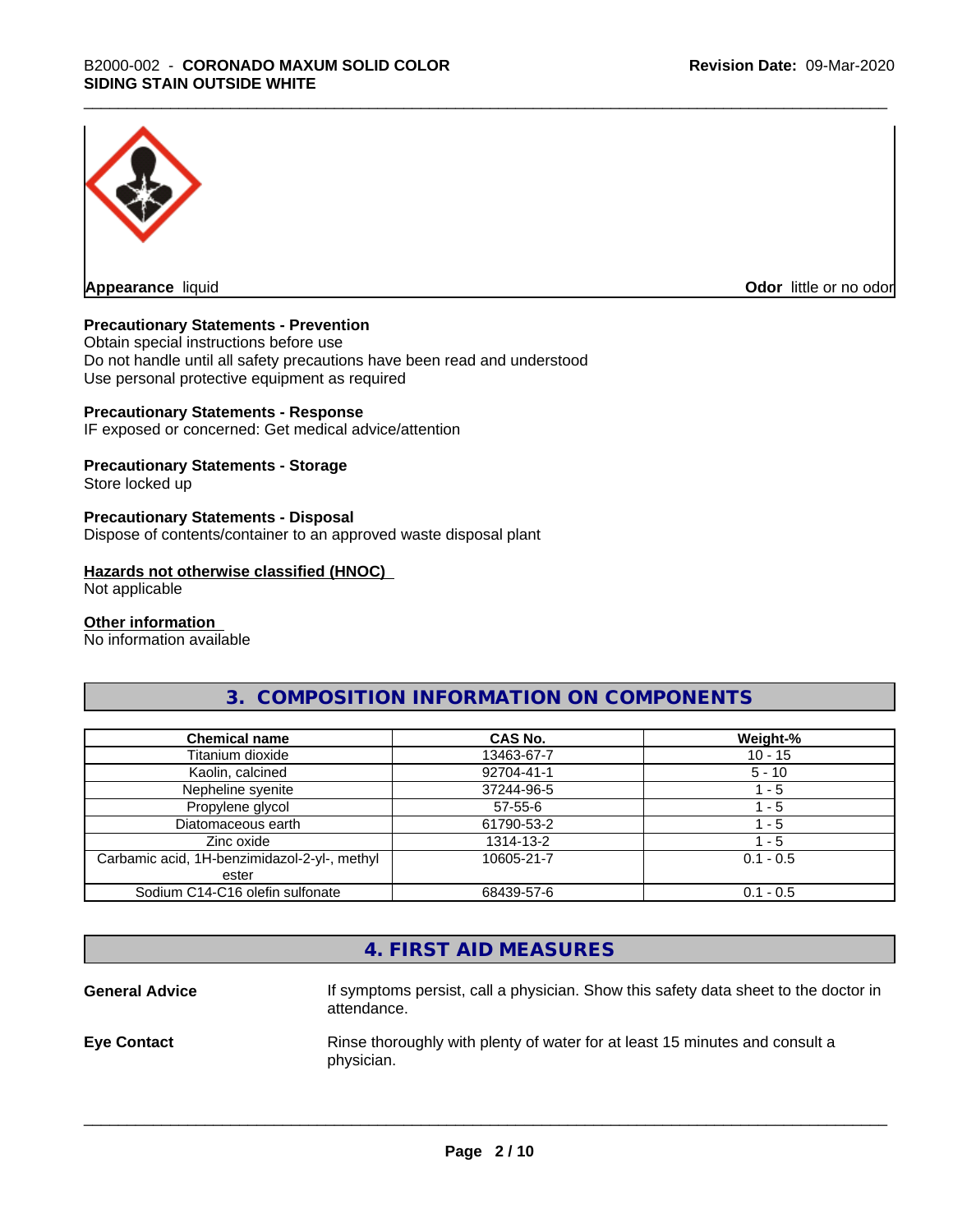| <b>Skin Contact</b>                              | Wash off immediately with soap and plenty of water while removing all<br>contaminated clothes and shoes. |
|--------------------------------------------------|----------------------------------------------------------------------------------------------------------|
| <b>Inhalation</b>                                | Move to fresh air. If symptoms persist, call a physician.                                                |
| Ingestion                                        | Clean mouth with water and afterwards drink plenty of water. Consult a physician<br>if necessary.        |
| <b>Most Important</b><br><b>Symptoms/Effects</b> | None known.                                                                                              |
| <b>Notes To Physician</b>                        | Treat symptomatically.                                                                                   |
|                                                  | 5. FIRE-FIGHTING MEASURES                                                                                |

| <b>Suitable Extinguishing Media</b>                                              | Use extinguishing measures that are appropriate to local<br>circumstances and the surrounding environment.                                   |
|----------------------------------------------------------------------------------|----------------------------------------------------------------------------------------------------------------------------------------------|
| Protective equipment and precautions for firefighters                            | As in any fire, wear self-contained breathing apparatus<br>pressure-demand, MSHA/NIOSH (approved or equivalent)<br>and full protective gear. |
| <b>Specific Hazards Arising From The Chemical</b>                                | Closed containers may rupture if exposed to fire or<br>extreme heat.                                                                         |
| Sensitivity to mechanical impact                                                 | No.                                                                                                                                          |
| Sensitivity to static discharge                                                  | No.                                                                                                                                          |
| <b>Flash Point Data</b><br>Flash point (°F)<br>Flash Point (°C)<br><b>Method</b> | Not applicable<br>Not applicable<br>Not applicable                                                                                           |
| <b>Flammability Limits In Air</b>                                                |                                                                                                                                              |
| Lower flammability limit:<br><b>Upper flammability limit:</b>                    | Not applicable<br>Not applicable                                                                                                             |
| Health: 2<br><b>Flammability: 0</b><br>NFPA                                      | <b>Instability: 0</b><br><b>Special: Not Applicable</b>                                                                                      |
| <b>NFPA Legend</b>                                                               |                                                                                                                                              |

- 0 Not Hazardous
- 1 Slightly
- 2 Moderate
- 3 High
- 4 Severe

*The ratings assigned are only suggested ratings, the contractor/employer has ultimate responsibilities for NFPA ratings where this system is used.*

*Additional information regarding the NFPA rating system is available from the National Fire Protection Agency (NFPA) at www.nfpa.org.*

# **6. ACCIDENTAL RELEASE MEASURES**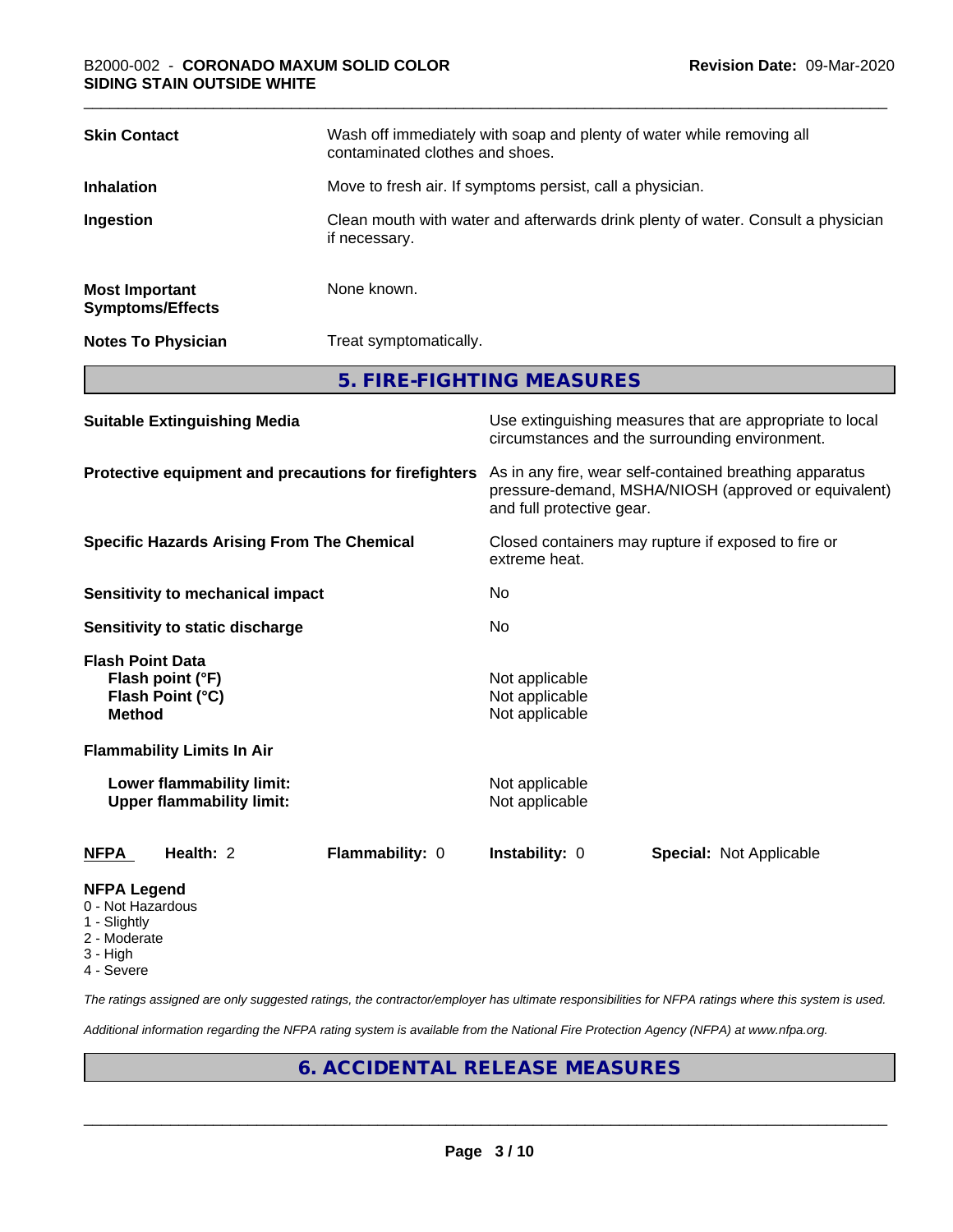| <b>Personal Precautions</b>      | Avoid contact with skin, eyes and clothing. Ensure adequate ventilation.                                                                                                         |
|----------------------------------|----------------------------------------------------------------------------------------------------------------------------------------------------------------------------------|
| <b>Other Information</b>         | Prevent further leakage or spillage if safe to do so.                                                                                                                            |
| <b>Environmental precautions</b> | See Section 12 for additional Ecological Information.                                                                                                                            |
| <b>Methods for Cleaning Up</b>   | Soak up with inert absorbent material. Sweep up and shovel into suitable<br>containers for disposal.                                                                             |
|                                  | 7. HANDLING AND STORAGE                                                                                                                                                          |
| <b>Handling</b>                  | Avoid contact with skin, eyes and clothing. Avoid breathing vapors, spray mists or<br>sanding dust. In case of insufficient ventilation, wear suitable respiratory<br>equipment. |
| <b>Storage</b>                   | Keep container tightly closed. Keep out of the reach of children.                                                                                                                |
| <b>Incompatible Materials</b>    | No information available                                                                                                                                                         |
|                                  |                                                                                                                                                                                  |

# **8. EXPOSURE CONTROLS/PERSONAL PROTECTION**

## **Exposure Limits**

| <b>Chemical name</b> | <b>ACGIH TLV</b>                                  | <b>OSHA PEL</b>            |
|----------------------|---------------------------------------------------|----------------------------|
| Titanium dioxide     | TWA: $10 \text{ mg/m}^3$                          | 15 mg/m $3$ - TWA          |
| Diatomaceous earth   | N/E                                               |                            |
|                      |                                                   | 20 mppcf - TWA             |
| Zinc oxide           | STEL: 10 mg/m <sup>3</sup> respirable particulate | $5 \text{ mg/m}^3$ - TWA   |
|                      | matter                                            | 15 mg/m <sup>3</sup> - TWA |
|                      | TWA: $2 \text{ mg/m}^3$ respirable particulate    |                            |
|                      | matter                                            |                            |

## **Legend**

ACGIH - American Conference of Governmental Industrial Hygienists Exposure Limits OSHA - Occupational Safety & Health Administration Exposure Limits N/E - Not Established

| <b>Engineering Measures</b>          | Ensure adequate ventilation, especially in confined areas.                                                                                                                                                                                                                                                                                                          |
|--------------------------------------|---------------------------------------------------------------------------------------------------------------------------------------------------------------------------------------------------------------------------------------------------------------------------------------------------------------------------------------------------------------------|
| <b>Personal Protective Equipment</b> |                                                                                                                                                                                                                                                                                                                                                                     |
| <b>Eye/Face Protection</b>           | Safety glasses with side-shields.                                                                                                                                                                                                                                                                                                                                   |
| <b>Skin Protection</b>               | Protective gloves and impervious clothing.                                                                                                                                                                                                                                                                                                                          |
| <b>Respiratory Protection</b>        | Use only with adequate ventilation. In operations where exposure limits are<br>exceeded, use a NIOSH approved respirator that has been selected by a<br>technically qualified person for the specific work conditions. When spraying the<br>product or applying in confined areas, wear a NIOSH approved respirator<br>specified for paint spray or organic vapors. |
| <b>Hygiene Measures</b>              | Avoid contact with skin, eyes and clothing. Remove and wash contaminated<br>clothing before re-use. Wash thoroughly after handling.                                                                                                                                                                                                                                 |

# **9. PHYSICAL AND CHEMICAL PROPERTIES**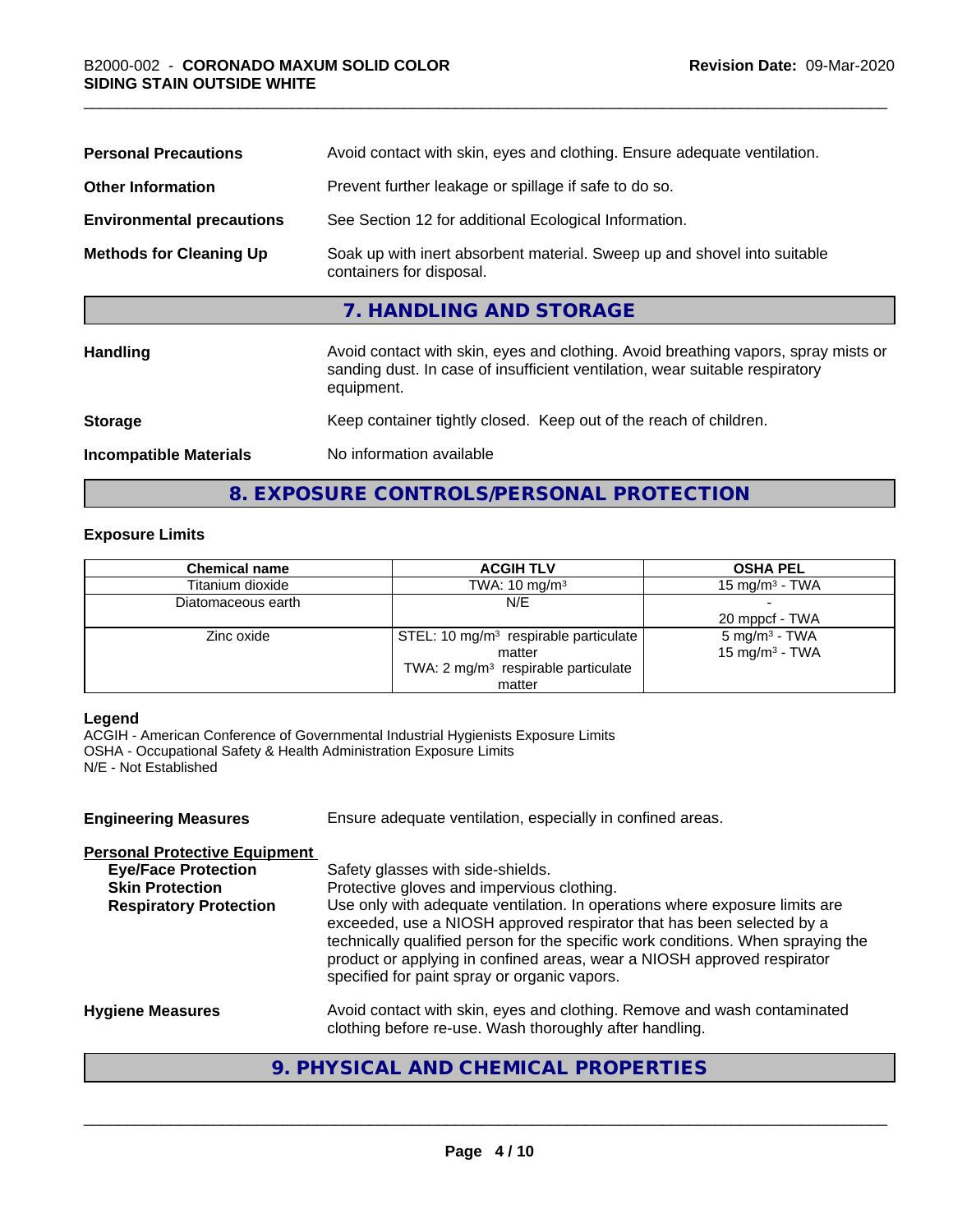**Appearance** liquid<br> **Odor** little c **Odor Threshold** No information available **Density (lbs/gal)** 10.9 - 11.0 **Specific Gravity** 1.30 - 1.32 **pH** No information available **Viscosity (cps)** No information available Notice 1, 1999 **Solubility(ies)** No information available in the solution of the solution of the solution available in the solution of the solution of the solution of the solution of the solution of the solution of the solution of the so **Water solubility** No information available **Evaporation Rate No information available No information available Vapor pressure** No information available in the North American Monte available in the North American available **Vapor density**<br> **We Solids**<br>
We Solid Wi, % Solids
2019 **Wt. % Solids** 45 - 55<br> **Vol. % Solids** 25 - 35 **Vol. % Solids Wt. % Volatiles** 45 - 55 **Vol. % Volatiles** 65 - 75 **VOC Regulatory Limit (g/L)** <250 **Boiling Point (°F)** 212 **Boiling Point (°C) Freezing point (°F)** 32 **Freezing Point (°C)** 0 **Flash point (°F)**<br> **Flash Point (°C)**<br> **Flash Point (°C)**<br> **Complicate State Additional Point (°C)**<br> **Not** applicable **Flash Point (°C) Method** Not applicable<br> **Flammability (solid, gas)** Not applicable Not applicable **Flammability** (solid, gas) **Upper flammability limit:**<br> **Lower flammability limit:**<br>
Not applicable<br>
Not applicable **Lower flammability limit:**<br> **Autoignition Temperature (°F)** Not applicable Not applicable available **Autoignition Temperature (°F) Autoignition Temperature (°C)** No information available **Decomposition Temperature (°F)** No information available **Decomposition Temperature (°C)** No information available **Partition coefficient** No information available

little or no odor

# **10. STABILITY AND REACTIVITY**

| <b>Reactivity</b>                         | Not Applicable                           |
|-------------------------------------------|------------------------------------------|
| <b>Chemical Stability</b>                 | Stable under normal conditions.          |
| <b>Conditions to avoid</b>                | Prevent from freezing.                   |
| <b>Incompatible Materials</b>             | No materials to be especially mentioned. |
| <b>Hazardous Decomposition Products</b>   | None under normal use.                   |
| <b>Possibility of hazardous reactions</b> | None under normal conditions of use.     |

## **11. TOXICOLOGICAL INFORMATION**

**Product Information**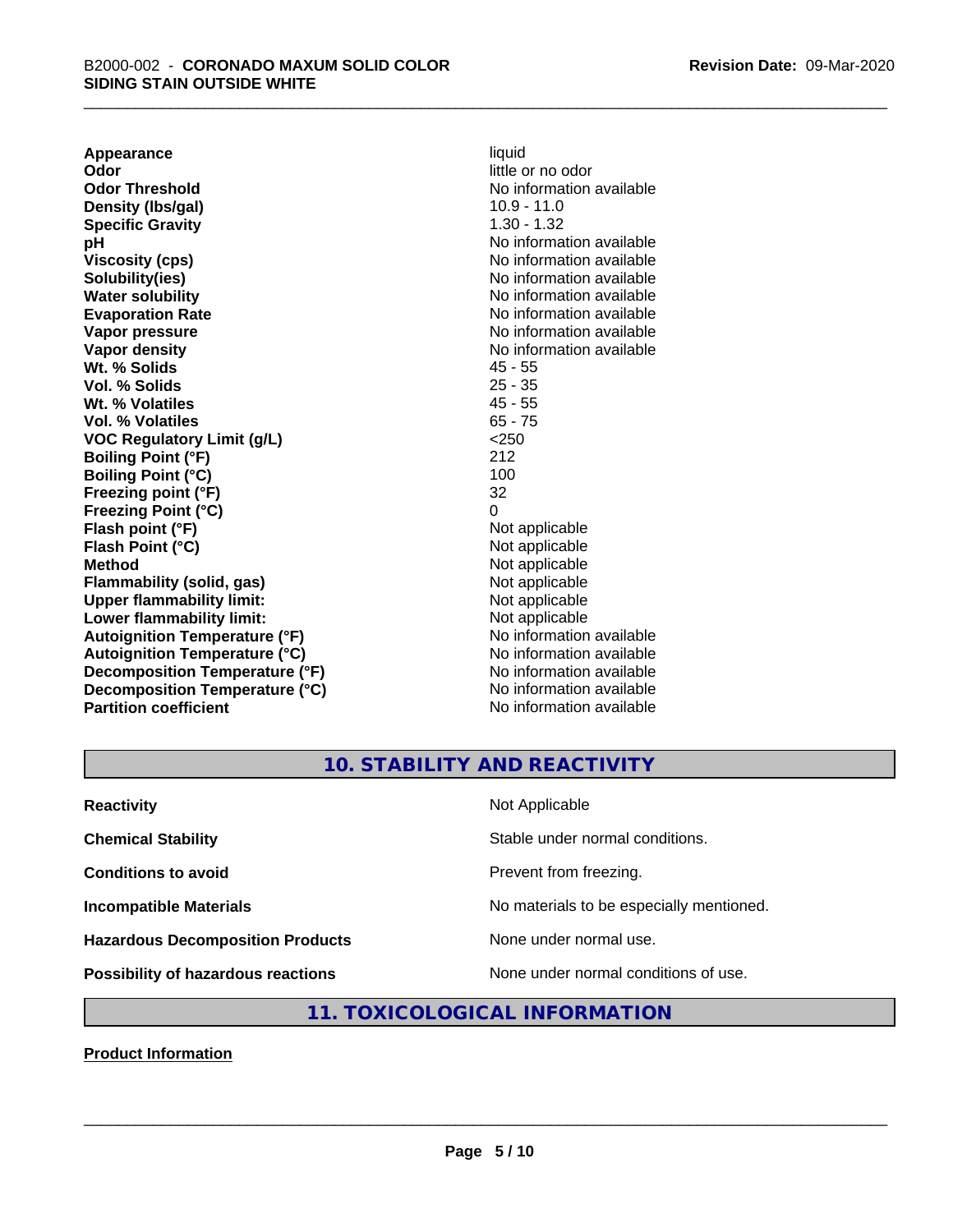| Information on likely routes of exposure |                                                                                                                 |
|------------------------------------------|-----------------------------------------------------------------------------------------------------------------|
| <b>Principal Routes of Exposure</b>      | Eye contact, skin contact and inhalation.                                                                       |
| <b>Acute Toxicity</b>                    |                                                                                                                 |
| <b>Product Information</b>               | No information available                                                                                        |
|                                          | Symptoms related to the physical, chemical and toxicological characteristics                                    |
| <b>Symptoms</b>                          | No information available                                                                                        |
|                                          | Delayed and immediate effects as well as chronic effects from short and long-term exposure                      |
| Eye contact                              | May cause slight irritation.                                                                                    |
| <b>Skin contact</b>                      | Substance may cause slight skin irritation. Prolonged or repeated contact may dry<br>skin and cause irritation. |
| <b>Inhalation</b>                        | May cause irritation of respiratory tract.                                                                      |
| Ingestion                                | Ingestion may cause gastrointestinal irritation, nausea, vomiting and diarrhea.                                 |
| <b>Sensitization</b>                     | No information available                                                                                        |
| <b>Neurological Effects</b>              | No information available.                                                                                       |
| <b>Mutagenic Effects</b>                 | Suspected of causing genetic defects.                                                                           |
| <b>Reproductive Effects</b>              | May damage fertility or the unborn child.                                                                       |
| <b>Developmental Effects</b>             | No information available.                                                                                       |
| <b>Target organ effects</b>              | No information available.                                                                                       |
| <b>STOT - single exposure</b>            | No information available.                                                                                       |
| <b>STOT - repeated exposure</b>          | No information available.                                                                                       |
| Other adverse effects                    | No information available.                                                                                       |
| <b>Aspiration Hazard</b>                 | No information available                                                                                        |

## **Numerical measures of toxicity**

**The following values are calculated based on chapter 3.1 of the GHS document**

| <b>ATEmix (oral)</b>   | 18187 mg/kg  |
|------------------------|--------------|
| <b>ATEmix (dermal)</b> | 657395 mg/kg |

## **Component Information**

| Chemical name                                                       | Oral LD50                                    | Dermal LD50                                                      | Inhalation LC50 |
|---------------------------------------------------------------------|----------------------------------------------|------------------------------------------------------------------|-----------------|
| Titanium dioxide<br>13463-67-7                                      | $> 10000$ mg/kg (Rat)                        |                                                                  |                 |
| Kaolin, calcined<br>92704-41-1                                      | $>$ 2000 mg/kg (Rat)                         |                                                                  |                 |
| Propylene glycol<br>$57 - 55 - 6$                                   | $= 20$ g/kg (Rat)                            | $= 20800$ mg/kg (Rabbit)                                         |                 |
| Zinc oxide<br>1314-13-2                                             | $>$ 5000 mg/kg (Rat)                         |                                                                  |                 |
| Carbamic acid,<br>1H-benzimidazol-2-yl-, methyl ester<br>10605-21-7 | $>$ 5050 mg/kg (Rat)<br>$= 6400$ mg/kg (Rat) | 10000 mg/kg (Rabbit) = $2$ g/kg (<br>$Rat$ = 8500 mg/kg (Rabbit) |                 |
| Sodium C14-C16 olefin sulfonate<br>68439-57-6                       | $= 2220$ mg/kg (Rat)                         | $> 740$ mg/kg (Rabbit)                                           |                 |

## **Chronic Toxicity**

## **Carcinogenicity**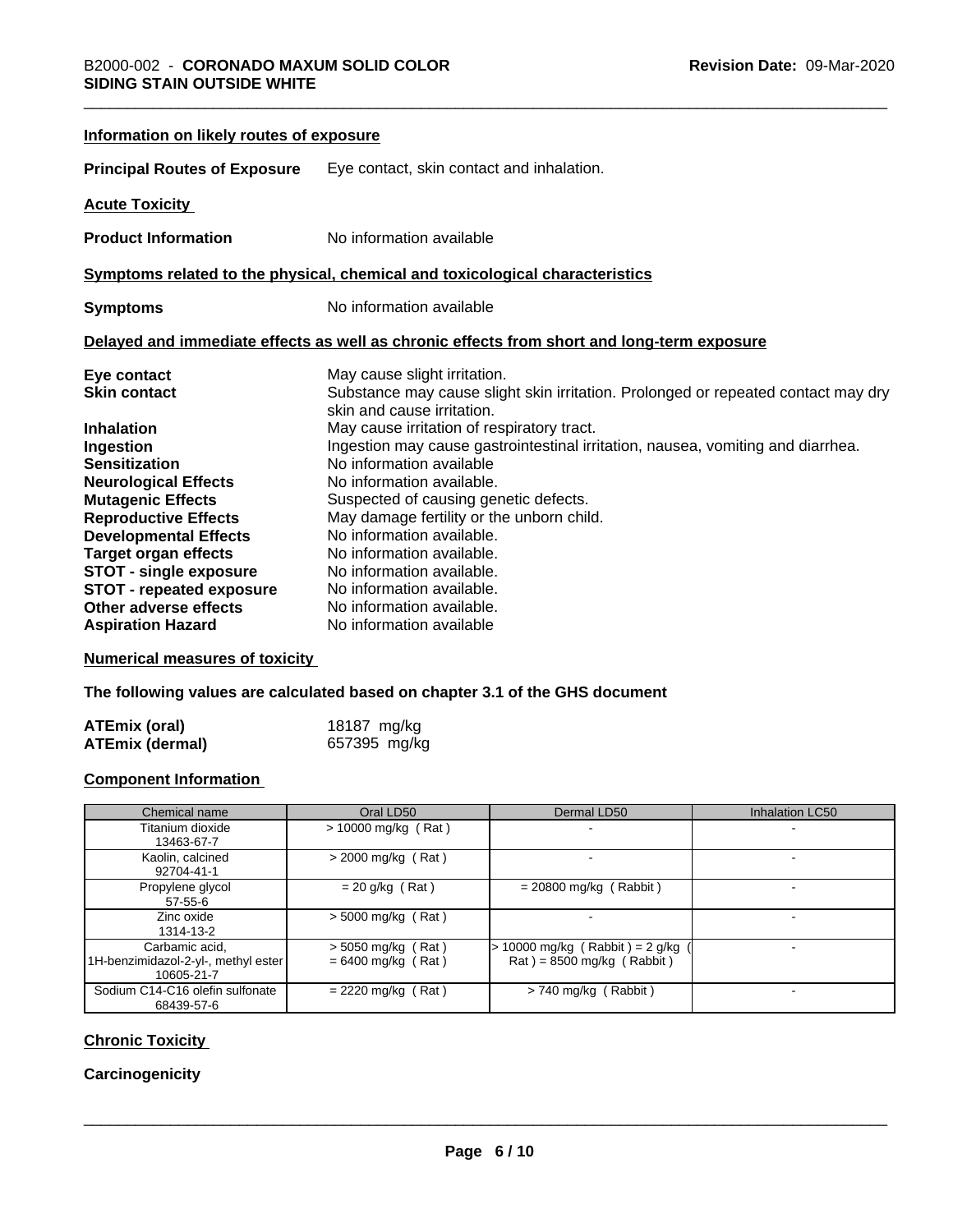*The information below indicateswhether each agency has listed any ingredient as a carcinogen:.*

| <b>Chemical</b><br>name | <b>IARC</b>                    | <b>NTP</b> | <b>OSHA</b> |
|-------------------------|--------------------------------|------------|-------------|
|                         | . .<br>2B<br>Possible<br>Human |            | Listed<br>. |
| dioxide<br>⊺itanium     | Carcinogen                     |            |             |

• Although IARC has classified titanium dioxide as possibly carcinogenic to humans (2B), their summary concludes: "No significant exposure to titanium dioxide is thought to occur during the use of products in which titanium dioxide is bound to other materials, such as paint."

#### **Legend**

IARC - International Agency for Research on Cancer NTP - National Toxicity Program OSHA - Occupational Safety & Health Administration

**12. ECOLOGICAL INFORMATION**

## **Ecotoxicity Effects**

The environmental impact of this product has not been fully investigated.

## **Product Information**

## **Acute Toxicity to Fish**

No information available

## **Acute Toxicity to Aquatic Invertebrates**

No information available

## **Acute Toxicity to Aquatic Plants**

No information available

## **Persistence / Degradability**

No information available.

## **Bioaccumulation**

No information available.

## **Mobility in Environmental Media**

No information available.

## **Ozone**

No information available

## **Component Information**

## **Acute Toxicity to Fish**

Titanium dioxide  $LC50:$  > 1000 mg/L (Fathead Minnow - 96 hr.) Propylene glycol LC50: 710 mg/L (Fathead Minnow - 96 hr.) Carbamic acid, 1H-benzimidazol-2-yl-, methyl ester LC50: 1.5 mg/L (Rainbow Trout - 96 hr.)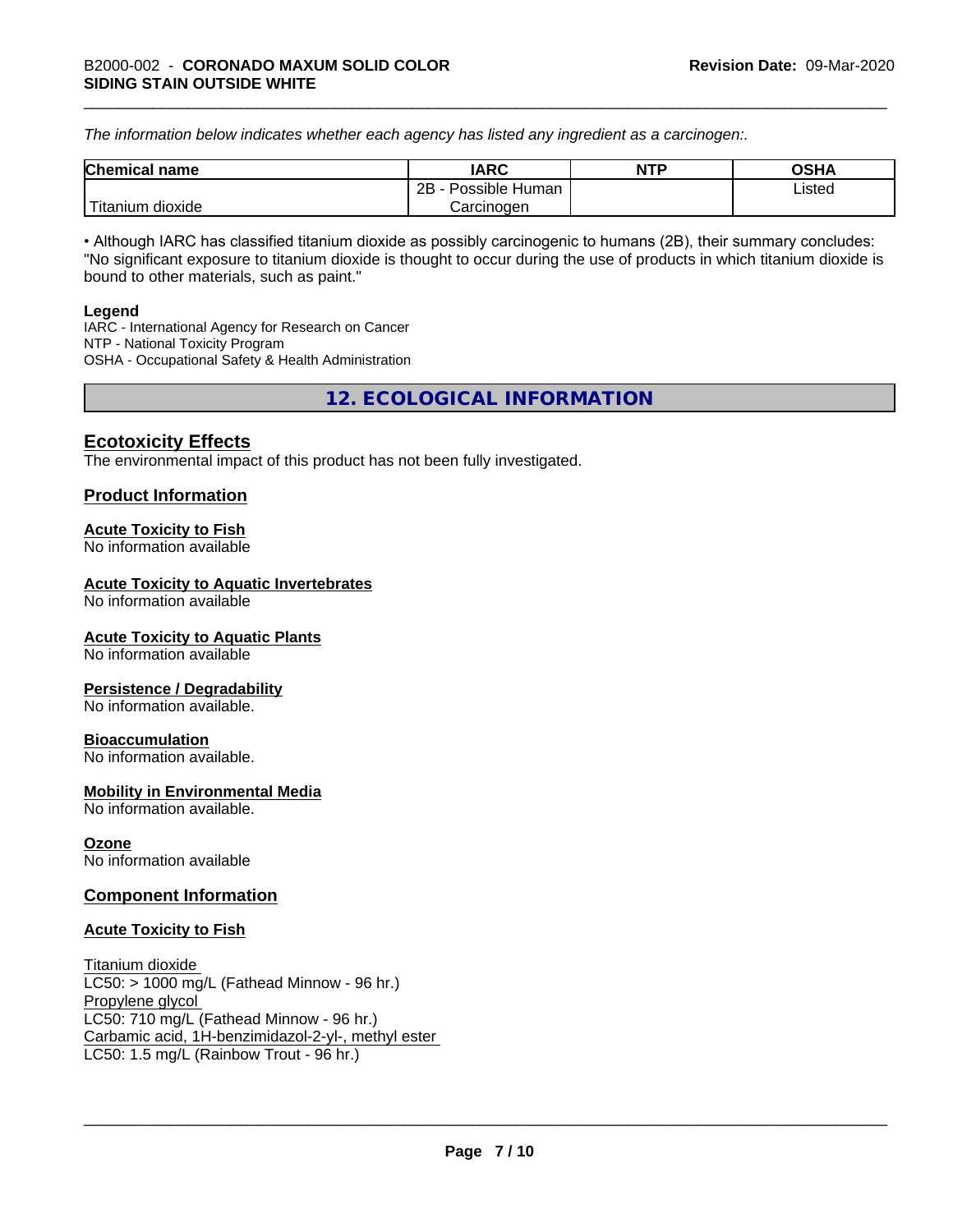#### **Acute Toxicity to Aquatic Invertebrates**

Propylene glycol EC50: > 10000 mg/L (Daphnia magna - 24 hr.) Carbamic acid, 1H-benzimidazol-2-yl-, methyl ester LC50: 0.22 mg/L (water flea - 48 hr.)

#### **Acute Toxicity to Aquatic Plants**

No information available

|                              | 13. DISPOSAL CONSIDERATIONS                                                                                                                                                                                               |  |
|------------------------------|---------------------------------------------------------------------------------------------------------------------------------------------------------------------------------------------------------------------------|--|
| <b>Waste Disposal Method</b> | Dispose of in accordance with federal, state, and local regulations. Local<br>requirements may vary, consult your sanitation department or state-designated<br>environmental protection agency for more disposal options. |  |
|                              | 14. TRANSPORT INFORMATION                                                                                                                                                                                                 |  |
| <b>DOT</b>                   | Not regulated                                                                                                                                                                                                             |  |
| <b>ICAO/IATA</b>             | Not regulated                                                                                                                                                                                                             |  |
| <b>IMDG/IMO</b>              | Not regulated                                                                                                                                                                                                             |  |
|                              | <b>15. REGULATORY INFORMATION</b>                                                                                                                                                                                         |  |

## **International Inventories**

| <b>TSCA: United States</b> | Yes - All components are listed or exempt. |
|----------------------------|--------------------------------------------|
| <b>DSL: Canada</b>         | Yes - All components are listed or exempt. |

## **Federal Regulations**

## **SARA 311/312 hazardous categorization**

| Acute health hazard               | No. |  |
|-----------------------------------|-----|--|
| Chronic Health Hazard             | Yes |  |
| Fire hazard                       | No. |  |
| Sudden release of pressure hazard | Nο  |  |
| Reactive Hazard                   | Nο  |  |

#### **SARA 313**

Section 313 of Title III of the Superfund Amendments and Reauthorization Act of 1986 (SARA). This product contains a chemical or chemicals which are subject to the reporting requirements of the Act and Title 40 of the Code of Federal Regulations, Part 372:

| <b>Chemical name</b> | <b>CAS No.</b> | Weight-% | <b>CERCLA/SARA 313</b>     |
|----------------------|----------------|----------|----------------------------|
|                      |                |          | (de minimis concentration) |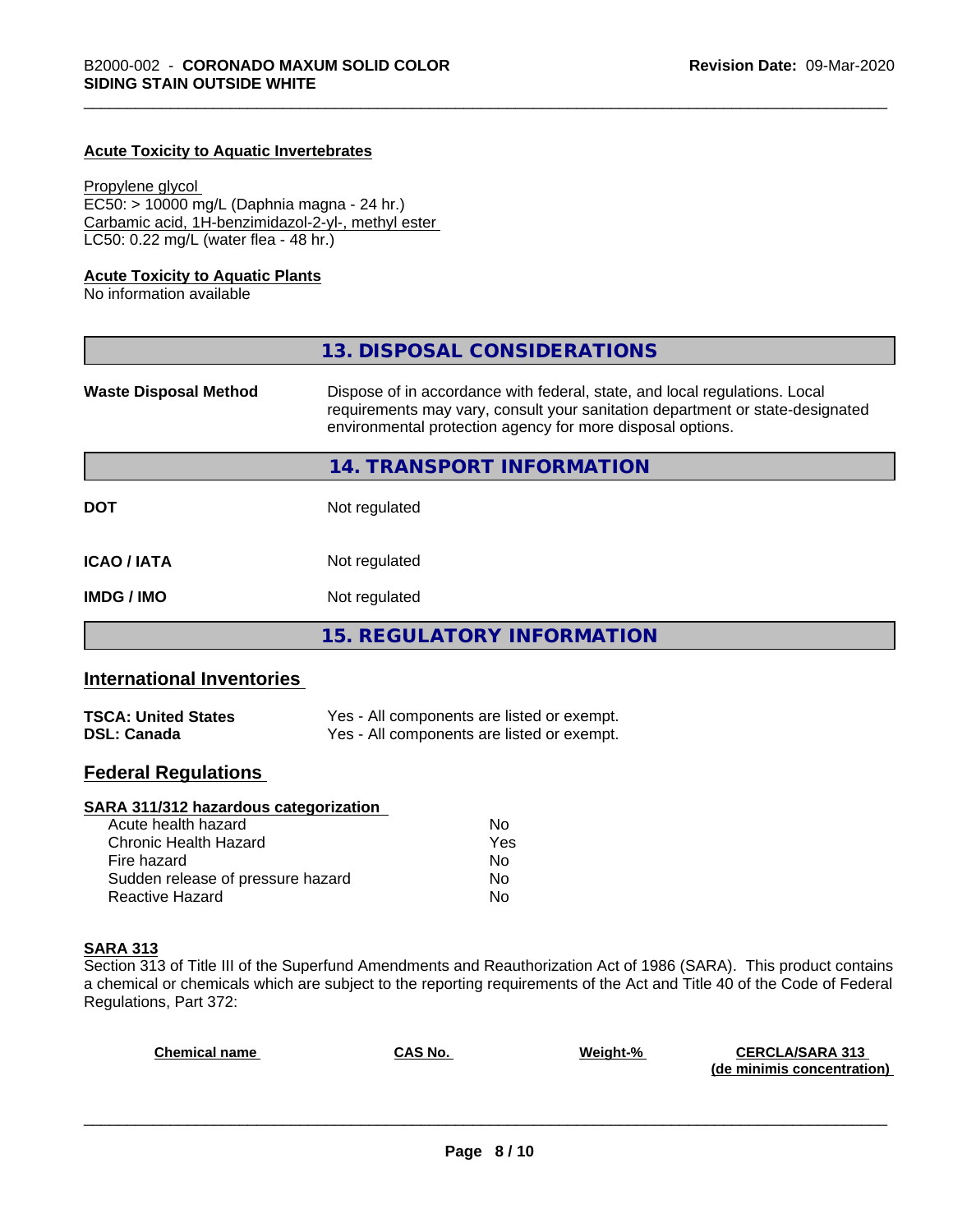Zinc oxide 1314-13-2 1 - 5 1.0

**Clean Air Act,Section 112 Hazardous Air Pollutants (HAPs) (see 40 CFR 61)** This product contains the following HAPs:

*None*

## **US State Regulations**

#### **California Proposition 65**

**1** WARNING: Cancer and Reproductive Harm– www.P65warnings.ca.gov

#### **State Right-to-Know**

| <b>Chemical name</b>                  | <b>Massachusetts</b> | <b>New Jersey</b> | Pennsylvania |
|---------------------------------------|----------------------|-------------------|--------------|
| Titanium dioxide                      |                      |                   |              |
| Diatomaceous earth                    |                      |                   |              |
| Zinc oxide                            |                      |                   |              |
| Carbamic acid, 1H-benzimidazol-2-yl-, |                      |                   |              |
| methyl ester                          |                      |                   |              |

#### **Legend**

X - Listed

## **16. OTHER INFORMATION**

**HMIS** - **Health:** 2\* **Flammability:** 0 **Reactivity:** 0 **PPE:** -

## **HMIS Legend**

- 0 Minimal Hazard
- 1 Slight Hazard
- 2 Moderate Hazard
- 3 Serious Hazard
- 4 Severe Hazard
- \* Chronic Hazard
- X Consult your supervisor or S.O.P. for "Special" handling instructions.

*Note: The PPE rating has intentionally been left blank. Choose appropriate PPE that will protect employees from the hazards the material will present under the actual normal conditions of use.*

*Caution: HMISÒ ratings are based on a 0-4 rating scale, with 0 representing minimal hazards or risks, and 4 representing significant hazards or risks. Although HMISÒ ratings are not required on MSDSs under 29 CFR 1910.1200, the preparer, has chosen to provide them. HMISÒ ratings are to be used only in conjunction with a fully implemented HMISÒ program by workers who have received appropriate HMISÒ training. HMISÒ is a registered trade and service mark of the NPCA. HMISÒ materials may be purchased exclusively from J. J. Keller (800) 327-6868.*

 **WARNING!** If you scrape, sand, or remove old paint, you may release lead dust. LEAD IS TOXIC. EXPOSURE TO LEAD DUST CAN CAUSE SERIOUS ILLNESS, SUCH AS BRAIN DAMAGE, ESPECIALLY IN CHILDREN. PREGNANT WOMEN SHOULD ALSO AVOID EXPOSURE. Wear a NIOSH approved respirator to control lead exposure. Clean up carefully with a HEPA vacuum and a wet mop. Before you start, find out how to protect yourself and your family by contacting the National Lead Information Hotline at 1-800-424-LEAD or log on to